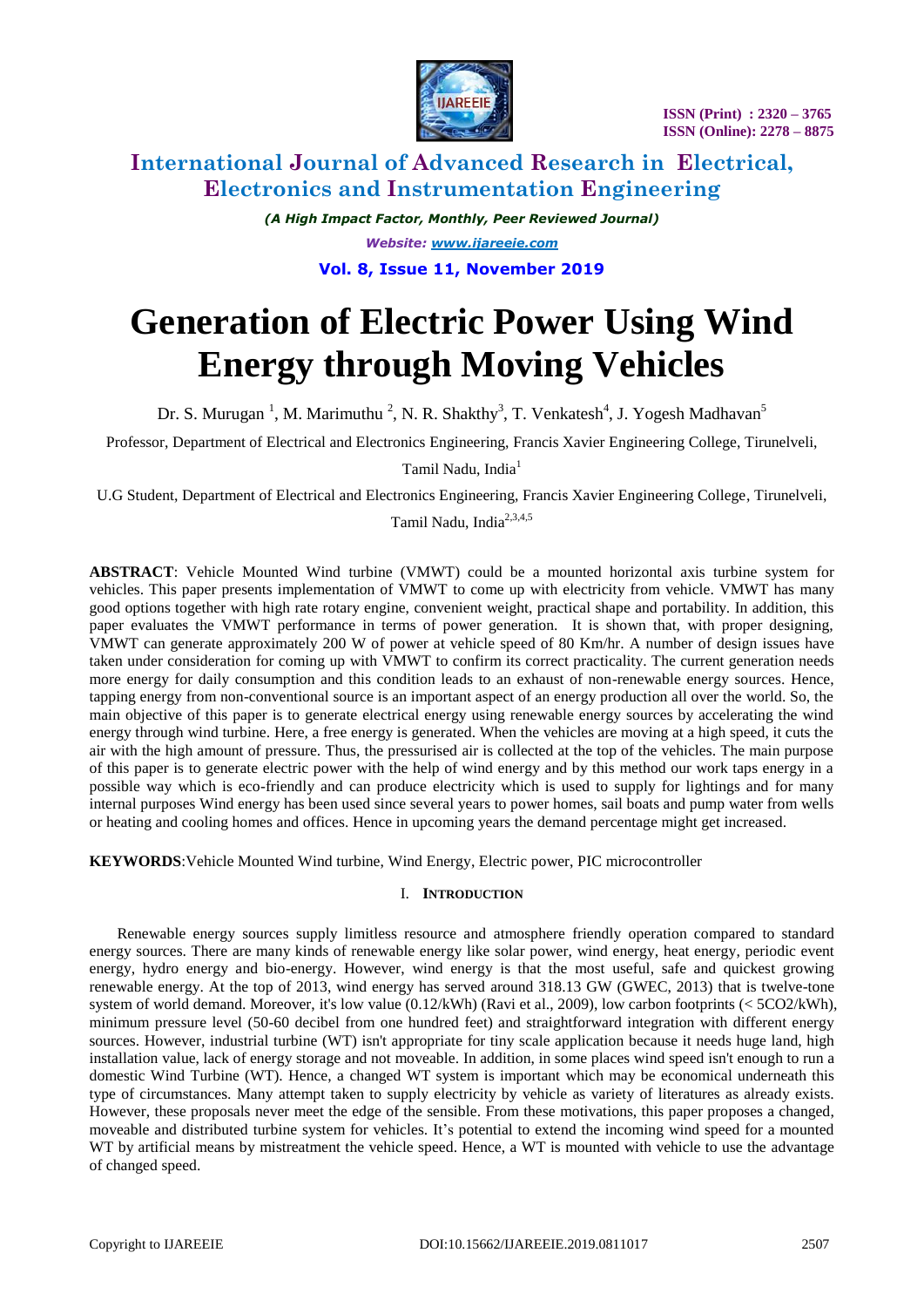

# **International Journal of Advanced Research in Electrical, Electronics and Instrumentation Engineering**

*(A High Impact Factor, Monthly, Peer Reviewed Journal)*

*Website: [www.ijareeie.com](http://www.ijareeie.com/)*

### **Vol. 8, Issue 11, November 2019**

#### **II. WINDMILL**

A windmill is a machine which translates linear motion of wind to rotational motion by means of vanes called sails. The main use is for a grinding mill powered by the wind, reducing a solid or coarse substance into pulp or minute grains by crushing, grinding, or pressing. Other uses of windmill are Wind energy conversion systems as wind pumps (US term - called Drainage windmills in UK) and wind turbines.



Fig 2: Multi Sailed Windmill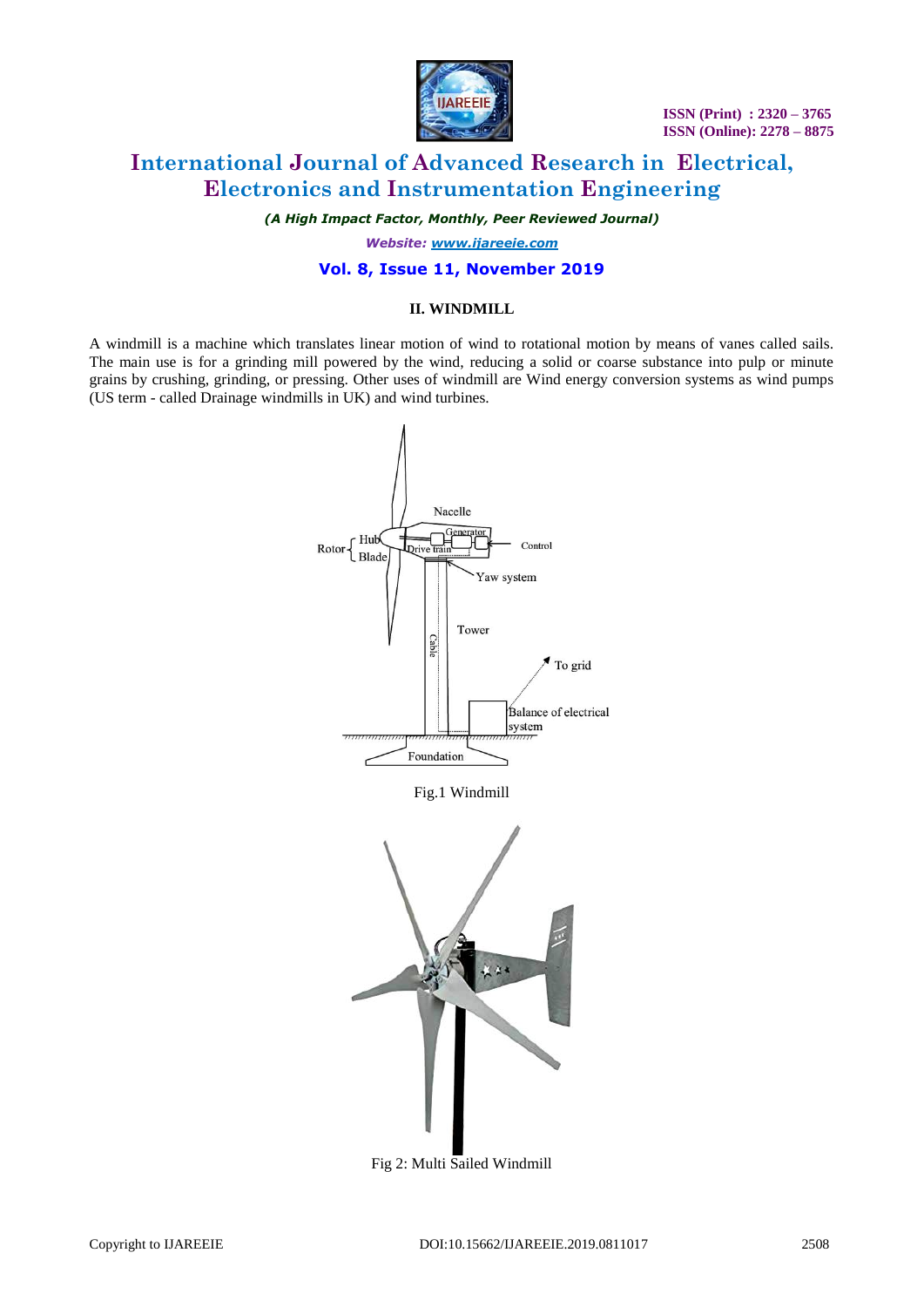

# **International Journal of Advanced Research in Electrical, Electronics and Instrumentation Engineering**

*(A High Impact Factor, Monthly, Peer Reviewed Journal)*

*Website: [www.ijareeie.com](http://www.ijareeie.com/)*

#### **Vol. 8, Issue 11, November 2019**

The majority of windmills had four sails. An increase in the number of sails meant that an increase in power could be obtained, at the expense of an increase in the weight of the sail assembly. The earliest record of a multi-sailed mill in the United Kingdom was the five sail Flint Mill, Leeds, mentioned in a report by John in 1774. Multi-sailed windmills were said to run smoother than four sail windmills. In Lincolnshire, more multi-sailed windmills were found than anywhere else in the United Kingdom. There were five, six and eight sail windmills.

#### **III. MICROCONTROLLER**

Microcontrollers are destined to play an additional necessary role in revolutionizing numerous industries and influencing our day to day life more powerfully than one will imagine. Since its emergence within the early 1980's the microcontroller has been recognized as a general purpose building block for intelligent digital systems. Microcontrollers were developed to fulfill a requirement for microprocessors to be place into low value merchandise. Although a product design could need solely terribly straightforward system, the components required to form this technique as an occasional value product. To unravel this drawback silicon chip system is enforced with one chip microcontroller.



Fig. 3 Microcontroller basic architecture

#### **a. PROGRAMMABLE INTERFACE CONTROLLER (PIC)**

The microcontroller that has been used for this work is from PIC series. PIC microcontroller is the first RISC based microcontroller fabricated in CMOS (complementary metal oxide semiconductor) that uses separate bus for instruction and data allowing simultaneous access of program and data memory.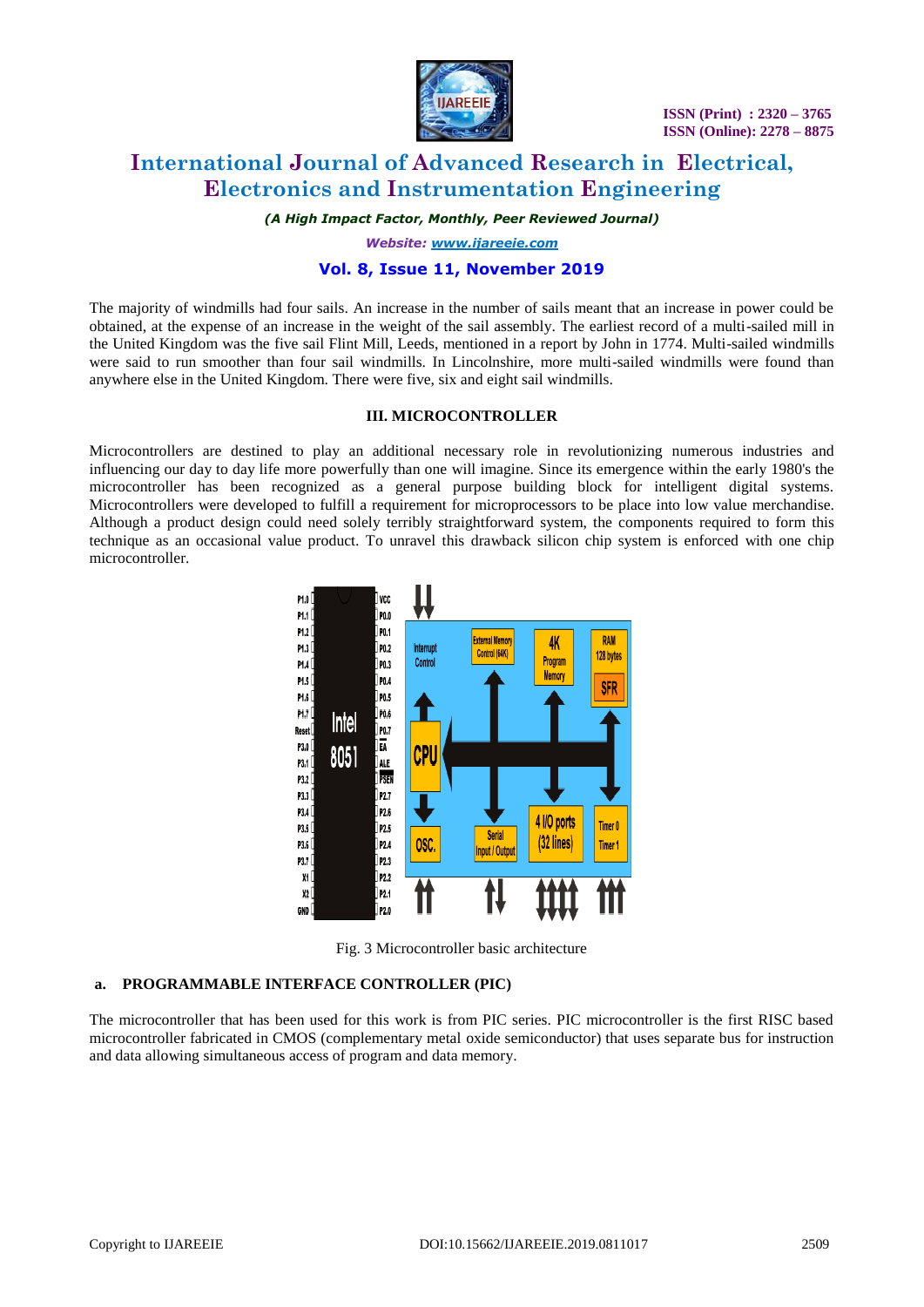

# **International Journal of Advanced Research in Electrical, Electronics and Instrumentation Engineering**

*(A High Impact Factor, Monthly, Peer Reviewed Journal)*

*Website: [www.ijareeie.com](http://www.ijareeie.com/)* **Vol. 8, Issue 11, November 2019**



Fig. 4 PIC 16F877 Pin Details

# **b. DATA MEMORY ORGANISTION**

The data memory is partitioned into multiple banks which contain the General Purpose Registers and the special functions Registers. Bits RP1 (STATUS<6) and RP0 (STATUS<5>) are the bank selected bits.

| RP1:RP0 | <b>Banks</b>          |  |
|---------|-----------------------|--|
| 00      |                       |  |
| 01      |                       |  |
| 10      | $\mathcal{D}_{\cdot}$ |  |
|         |                       |  |

# TABLE. 1 REGISTER PAGES WITH ITS BANKS

#### **c. EEPROM**

EEPROM is the non-volatile storage of variables to a PIC-controlled device or instrument. Some instruments use an EEPROM to store calibration data during manufacture. There are six special function registers (SFR) used to read and write the program and data EEPROM memory. They are: EECON1, EECON2, EEDATA, EEDATH, EEADRE, EADRH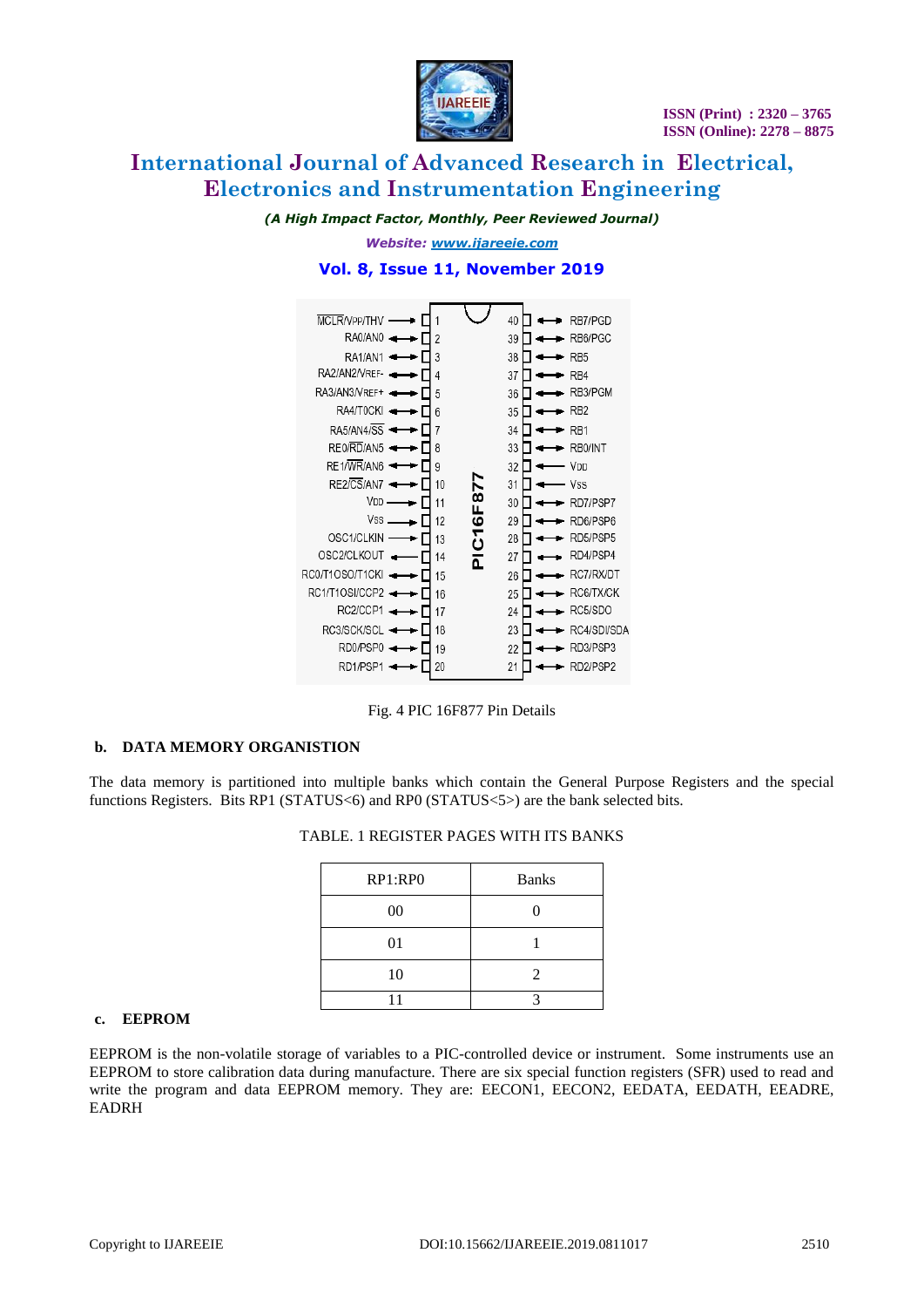

# **International Journal of Advanced Research in Electrical, Electronics and Instrumentation Engineering**

*(A High Impact Factor, Monthly, Peer Reviewed Journal)*

*Website: [www.ijareeie.com](http://www.ijareeie.com/)*

### **Vol. 8, Issue 11, November 2019**

#### **d. ANALOG TO DIGITAL CONVERTER (ADC)**

There are two types of analog to digital converter is present in this IC. We used 10-bit ADC. The ADC module can have up to eight analog inputs for a device. The analog input charges a sample and hold capacitor. The output of sample and hold capacitor is the input into the converter.

### **e. REGISTERS**

The controller IC has two 8 bit registers, an instruction register (IR) and a data register (DR). The IR stores the instruction codes and address information for display data RAM (DD RAM) and character generator RAM (CG RAM). The IR can be written, but not read by the MPU.

#### TABLE. 2 REGISTERS

| RS | R/W | Operation                                                  |
|----|-----|------------------------------------------------------------|
|    |     | IR write as an internal operation                          |
|    |     | Read busy flag(DB7) and address counter(DB0 TO DB6)        |
|    |     | DR write as an internal operation (DR to DD RAM or CG RAM) |
|    |     | DR read as an internal operation (DD RAM)                  |

#### **IV. POWER REQUIREMENTS**

#### **f. BATTERY**

A rechargeable battery or a storage battery is a group of one or more secondary cells Rechargeable batteries use electrochemical reactions that are electrically reversible.



Fig. 5 Battery model

Rechargeable batteries come in many different sizes and use different combinations of chemicals. The commonly used secondary cell chemistries are lead-acid, nickel-cadmium, nickel metal hydride, lithium ion, and lithium ion polymer. The rechargeable batteries can offer economic and environmental benefits compared to disposable batteries. Rechargeable batteries currently are used for applications such as automobile starters, portable consumer devices, light vehicles, tools, and uninterruptible power supplies. Emerging applications in electric and hybrid electric vehicles are driving the technology to reduce cost, reduce weight, and increase lifetime. Unlike non-rechargeable batteries rechargeable batteries have to be charged before use.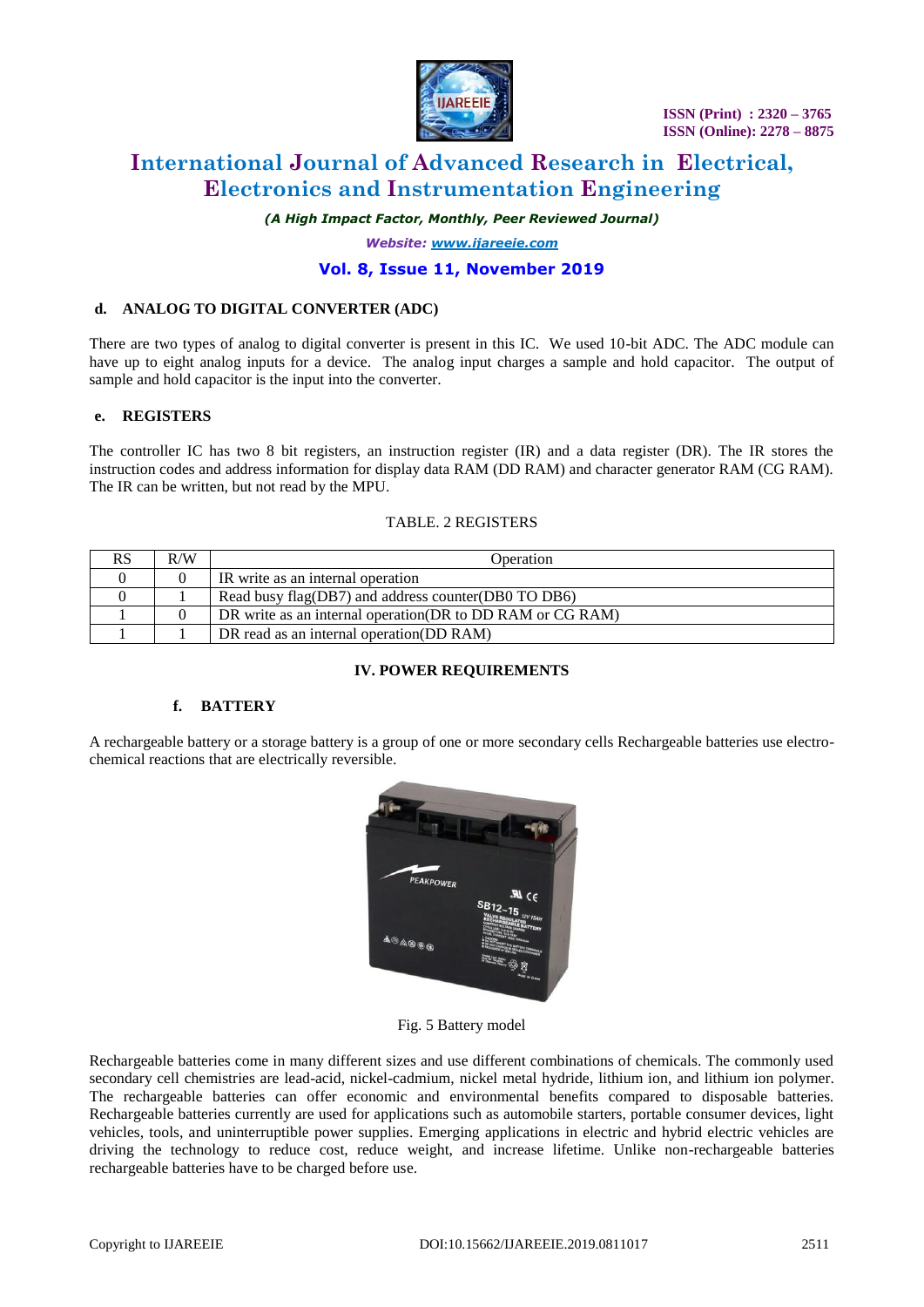

# **International Journal of Advanced Research in Electrical, Electronics and Instrumentation Engineering**

*(A High Impact Factor, Monthly, Peer Reviewed Journal)*

*Website: [www.ijareeie.com](http://www.ijareeie.com/)*

# **Vol. 8, Issue 11, November 2019**

Some of the common rechargeable batteries are :

- 1. Nickel Cadmium Battery
- 2. [Nickel](http://en.wikipedia.org/wiki/Nickel-metal_hydride_battery) Metal Hydride Battery
- 3. [Lithium-ion Battery](http://en.wikipedia.org/wiki/Lithium-ion_battery)

### **4.2 LCD DISPLAY**



Fig.6 LCD Display

Liquid crystal displays (LCDs) have materials which combine the properties of both liquids and crystals. Rather than having a melting point, they have a temperature range within which the molecules are almost as mobile as they would be in a liquid, but are grouped together in an ordered form similar to a crystal. An LCD consists of two glass panels, with the liquid crystal material sand witched in between them. The inner surface of the glass plates are coated with transparent electrodes which define the character, symbols or patterns to be displayed polymeric layers are present in between the electrodes and the liquid crystal, which makes the liquid crystal molecules to maintain a defined orientation angle. One each polarisers are pasted outside the two glass panels. These polarisers would rotate the light rays passing through them to a definite angle, in a particular direction

# **4.3 POWER SUPPLY**

The power supply should be of +5V, with maximum allowable transients of 10mv. To achieve a better suitable contrast for the display, the voltage at pin 3 should be adjusted properly. A module should not be inserted or removed from a live circuit. The ground terminal of the power supply must be isolated properly so that no voltage is induced in it. The module should be isolated from the other circuits, so that stray voltages are not induced, which could cause a flickering display.

#### **4.4 INVERTER**

An inverter is an electrical device that converts direct current (DC) to alternating current (AC); the converted AC can be at any required voltage and frequency with the use of appropriate transformers, switching, and control circuits. Inverters are commonly used to supply AC power from DC sources such as solar panels or batteries. The electrical inverter is a high-power electronic oscillator. It is so named because early mechanical AC to DC converters is made to work in reverse, and thus was inverted to convert DC to AC. The inverter performs the opposite function of a rectifier.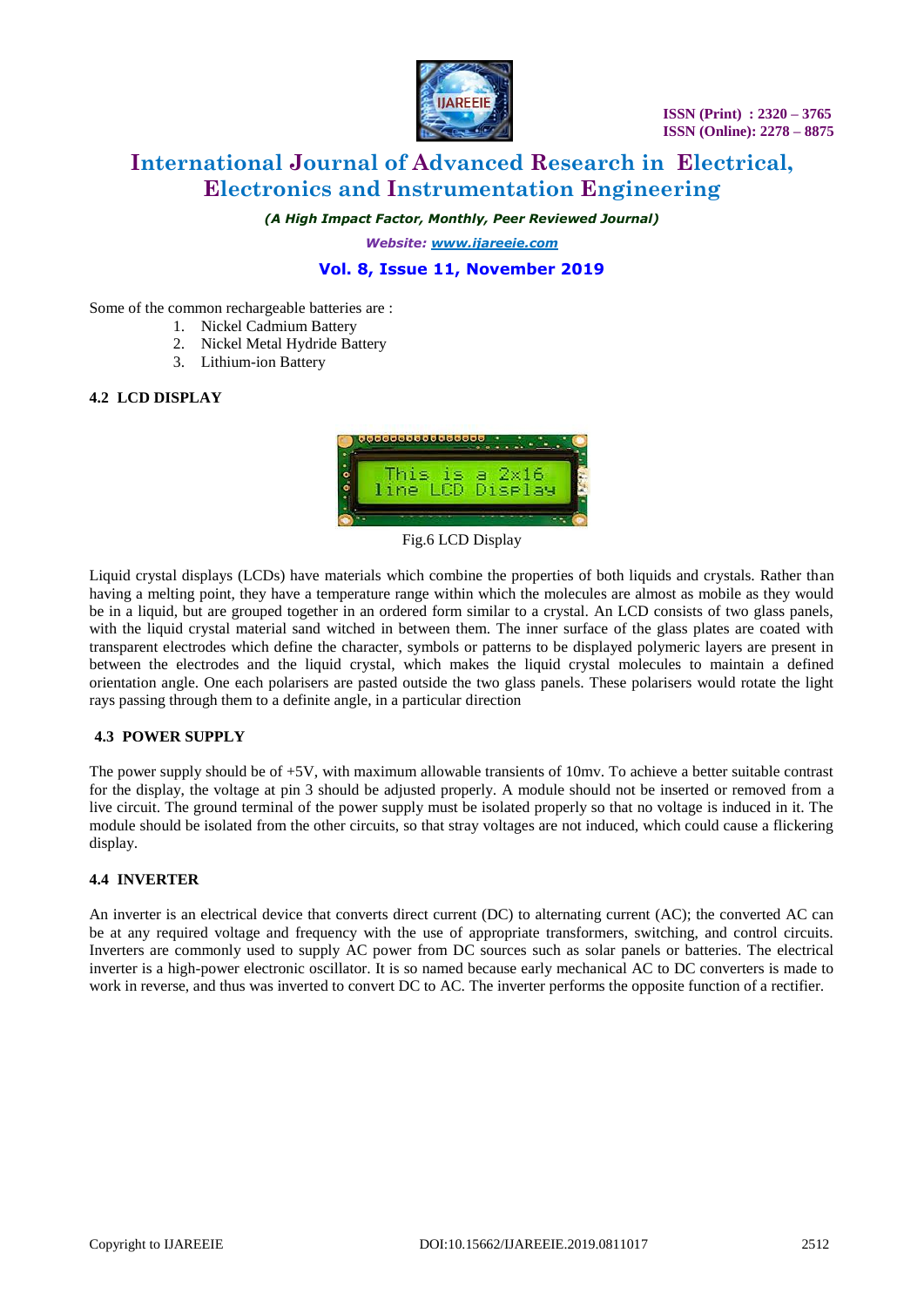

# **International Journal of Advanced Research in Electrical, Electronics and Instrumentation Engineering**

*(A High Impact Factor, Monthly, Peer Reviewed Journal)*

*Website: [www.ijareeie.com](http://www.ijareeie.com/)* **Vol. 8, Issue 11, November 2019**

# **V. PROPOSED CIRCUIT DIAGRAM**



Fig. 7 Circuit diagram

# **5.1 PROPOSED PROTOTYPE MODEL**



Fig.8 Prototype Model